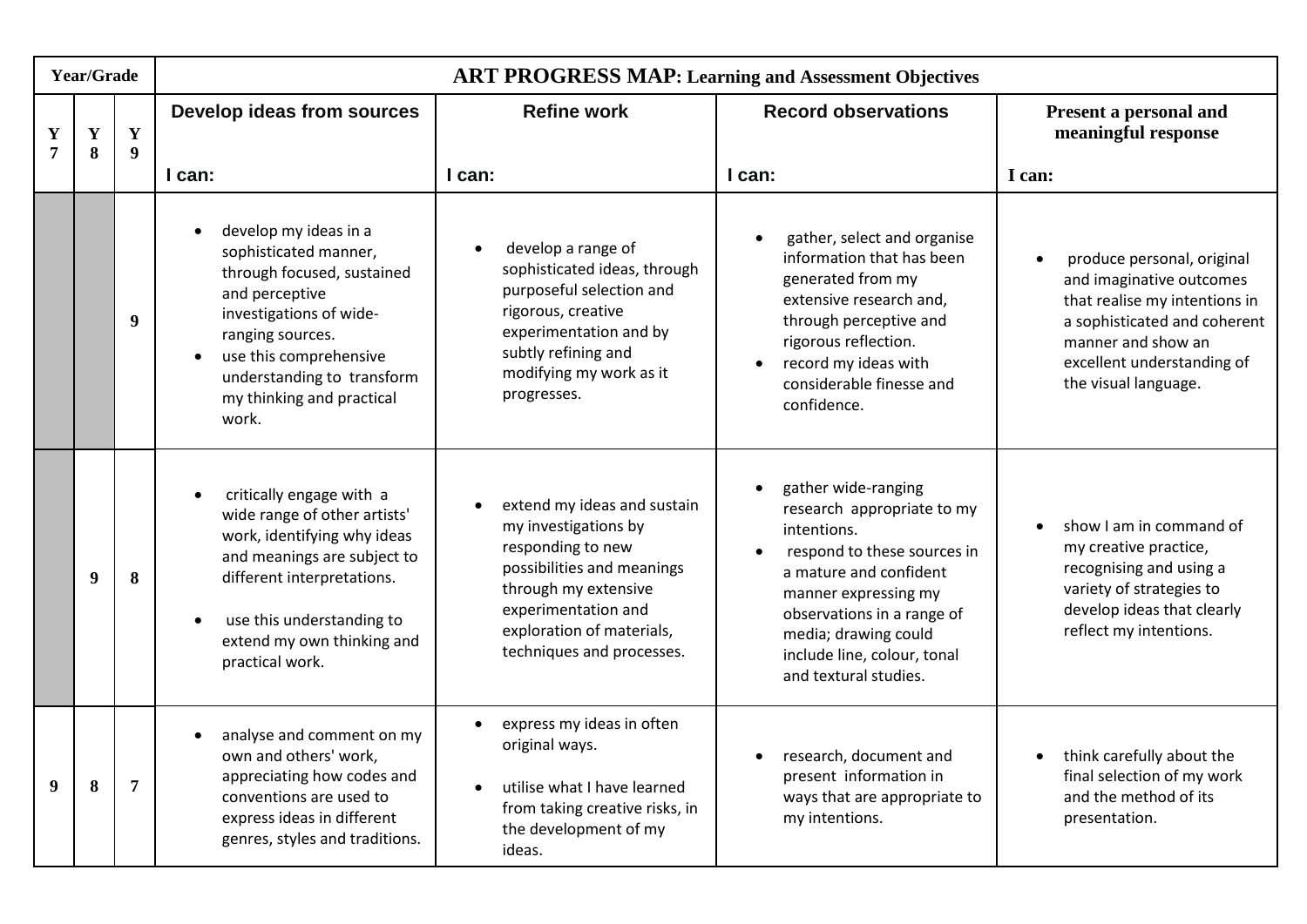|   |   |                         | explain how my<br>understanding of the work<br>of others affects my own<br>ideas, values and practice.                                                                                        |                                                                                                                                                        | record my ideas and<br>observations, with<br>increasing sensitivity, in a<br>range of media and in a<br>variety of different methods<br>- sketchbooks, study sheets,<br>tablets etc. | produce meaningful<br>responses that reveal a<br>creative development of<br>work and show a confident<br>command of the visual<br>language.                                                  |
|---|---|-------------------------|-----------------------------------------------------------------------------------------------------------------------------------------------------------------------------------------------|--------------------------------------------------------------------------------------------------------------------------------------------------------|--------------------------------------------------------------------------------------------------------------------------------------------------------------------------------------|----------------------------------------------------------------------------------------------------------------------------------------------------------------------------------------------|
| 8 | 7 | 6                       | analyse and comment on<br>my own and others' work.<br>place an artwork in its<br>context.<br>use this understanding to<br>generate ideas of my own in<br>an increasingly confident<br>manner. | take some creative risks<br>when exploring,<br>experimenting with<br>materials, techniques and<br>processes as I respond to my<br>ideas.               | record my ideas and<br>observations in a confident<br>manner, through<br>independent and sustained<br>research that is relevant to<br>my intentions.                                 | produce imaginative,<br>coherent outcomes that<br>clearly grow out of my<br>research and<br>experimentation and reveal<br>a thorough understanding of<br>the visual language                 |
| 7 | 6 | 5                       | identify why ideas and<br>meanings in other artists'<br>work are subject to different<br>interpretations.<br>use this understanding to<br>extend my practical work.                           | show good control of a<br>range of materials and<br>techniques and my ideas are<br>refined and explored in a<br>measured way as my work<br>progresses. | respond to my sources,<br>using my research, with<br>increasing skill and reflection<br>as my work progresses.                                                                       | demonstrate within the<br>$\bullet$<br>body of my work, a clear<br>progression of ideas that<br>realises my intentions and<br>shows a reasonable<br>understanding of the visual<br>language. |
| 6 | 5 | $\overline{\mathbf{4}}$ | explore the context of a<br>particular art work and<br>analyse it in reasonable<br>depth.<br>use this understanding to<br>generate ideas of my own.                                           | appreciate the potential of<br>different materials.<br>evaluate my work and make<br>appropriate refinements.                                           | gather resources, both<br>$\bullet$<br>primary and secondary, and<br>respond to them in different<br>materials in line with my<br>intentions.                                        | produce a personal response<br>with some expertise in using<br>the visual language and an<br>acknowledgement of artists<br>and artwork that have been<br>influential in my journey.          |